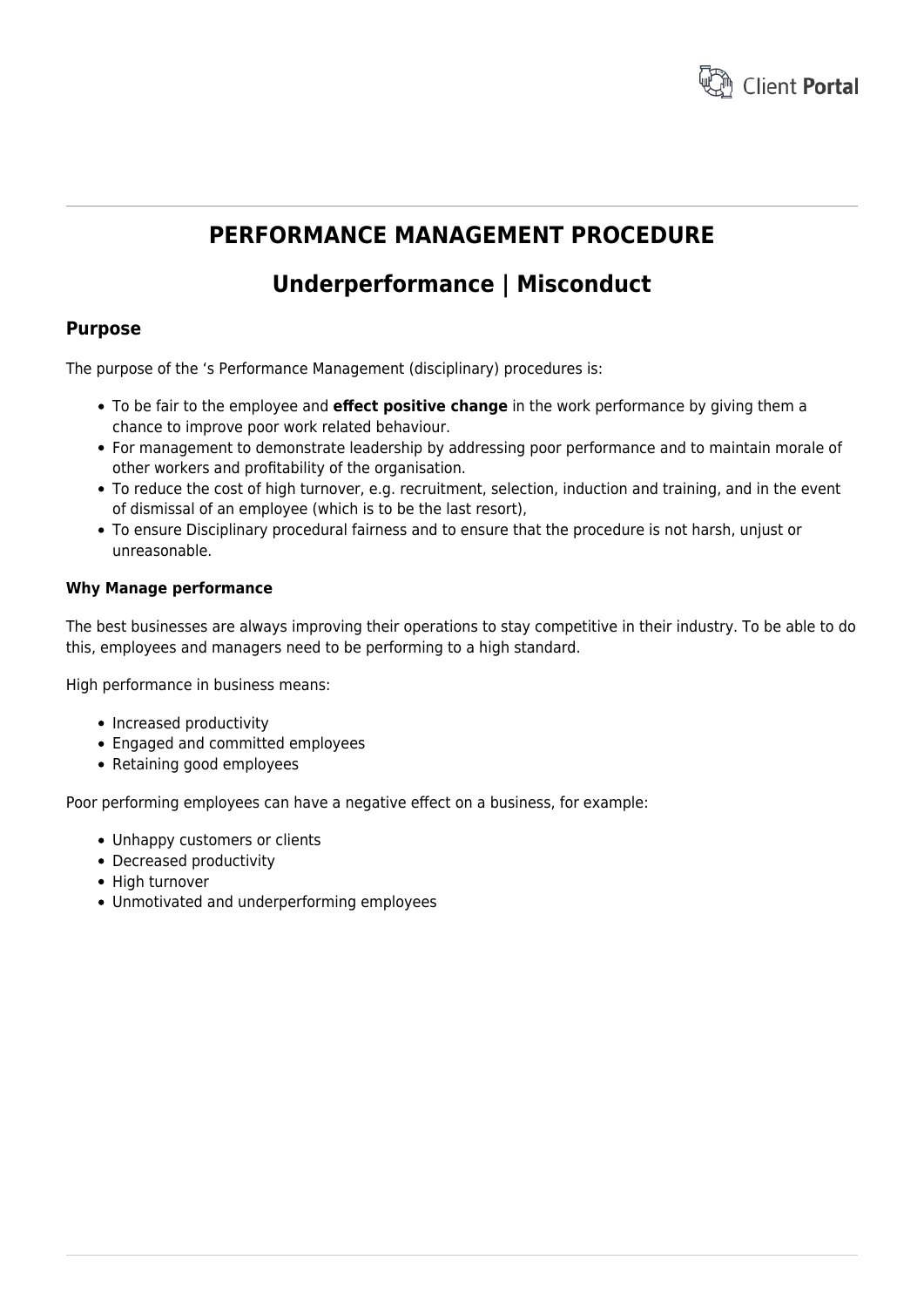

#### **What is underperformance**

Underperformance, or poor performance, is when an employee isn't doing their job properly, or is behaving in an unacceptable way at work. It includes:

- Not carrying out their work to the required standard or not doing their job at all
- Not following workplace policies, rules or procedures
- Unacceptable behaviour at work, e.g. telling inappropriate jokes
- Disruptive or negative behaviour at work, e.g. constantly speaking negatively about the company

There is a difference between underperformance and serious misconduct.

Underperformance is not the same as misconduct. Misconduct is very serious behaviour such as theft or assault which may warrant instant dismissal. In cases of misconduct employers should seek specific advice about how to proceed before taking any action.

#### **What is serious misconduct**

Serious misconduct is when an employee:

- Causes serious and imminent risk to the health and safety of another person or to the reputation or profits of their employer's business or
- Deliberately behaves in a way that's inconsistent with continuing their employment.

Examples of serious misconduct include:

- Theft
- Fraud
- Assault
- Sexual harassment
- Being drunk at work
- Refusing to carry out work duties.

There are two components to this procedure, managing the underperformance and managing the discipline or misconduct process.

#### *1. Managing the Underperformance*

- **Performance Coaching** *Initial Steps* **–** to be used when there has been initial identification of performance issues and on-the job coaching has not resulted in change, therefore an open and honest conversation around the specific issues is required to give the employee an opportunity to change or identify what the problem is together i.e. lack of training, misunderstanding of expectations, miscommunication etc.
- **Performance Improvement Plan (PIP)** *Formal Steps* **–** results from under-performance; allowing employee and employer to put a specific plan together addressing the issues of under-performance (i.e. training, coaching) with the goal of improvement. This plan has clear actions, goals and time frames. If the goals in the PIP are not met it may lead to following the disciplinary procedure.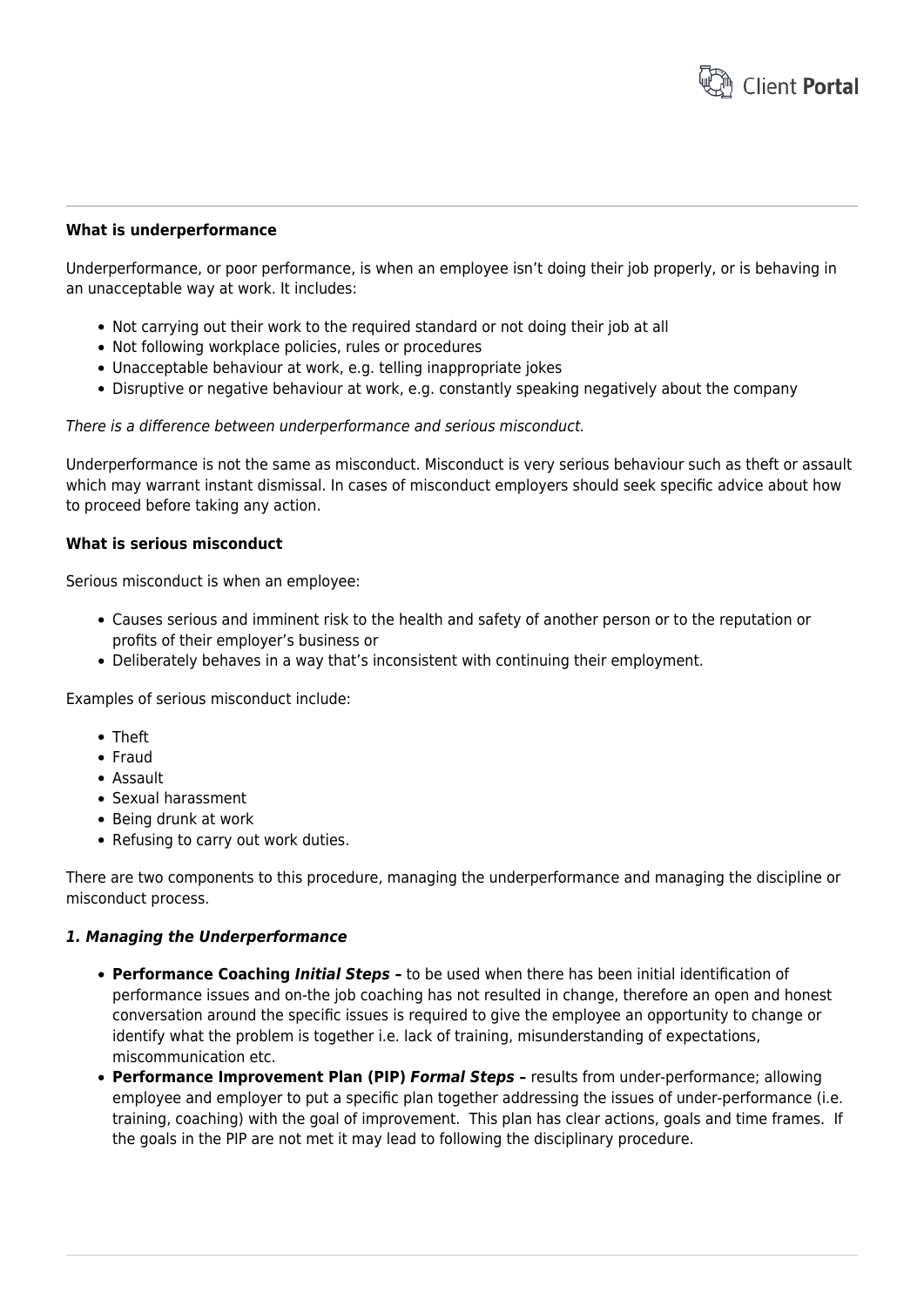

#### *2. Managing Discipline/Misconduct Process*

Will be the result of addressing unacceptable behavior or attitude in the workplace, depending on the severity of the issue will depend on the action i.e. final written warning or verbal warning to indicate to the employee that the behavior will not be tolerated for the well being of themselves and .

## **Scope**

This procedure applies to all employees and contractors.

## **Definitions**

| <b>Summary</b><br><b>Dismissal</b>              | Means an immediate termination. Such behavioural conduct that justifies instant<br>dismissal includes; Serious misconduct, such as theft or breach of confidentiality,<br>dishonesty. Wilful failure to carry out reasonable and lawful direction given by the<br>employer's leaders. Deliberate or continuing non-compliance with the Policies and<br>Procedures. Habitual lateness. Abusive language or bullying behaviour. Wilful<br>abuse, destruction or damage of company property or property belonging to clients<br>of the company. Neglect of duty, incompetence or inefficiency. Conviction of a<br>criminal offence, which, in the opinion of the company, affects the staff member's<br>suitability. Misrepresentation of qualifications of employment history. Conduct of a<br>type, which may harm reputation. |  |
|-------------------------------------------------|-------------------------------------------------------------------------------------------------------------------------------------------------------------------------------------------------------------------------------------------------------------------------------------------------------------------------------------------------------------------------------------------------------------------------------------------------------------------------------------------------------------------------------------------------------------------------------------------------------------------------------------------------------------------------------------------------------------------------------------------------------------------------------------------------------------------------------|--|
| <b>Performance</b><br>Improvement<br>Plan (PIP) | A formal plan detailing strategies to address performance issues. Action plans<br>include: issues/allegations, minimum performance standards, responsibilities and<br>strategies for improvements, reasonable timeframes for improvements,<br>consequences of inadequate improvement and/or recurrence of issues/allegations.                                                                                                                                                                                                                                                                                                                                                                                                                                                                                                 |  |
| <b>Counselling</b>                              | Refers to discussions between employer and their employees regarding<br>performance, conduct and/or failure to meet required standards but does not<br>include formal disciplinary action.                                                                                                                                                                                                                                                                                                                                                                                                                                                                                                                                                                                                                                    |  |
| <b>Disciplinary</b><br><b>Action</b>            | Refers to formal action used to address performance and/or conduct concerns with<br>employees (i.e. warnings and/or termination).                                                                                                                                                                                                                                                                                                                                                                                                                                                                                                                                                                                                                                                                                             |  |
| <b>Support Person</b>                           | Employees are entitled to have a support person present during a meeting related<br>to performance management, investigations and disciplinary action. Failure to<br>afford an employee a support person in a meeting in relation to a dismissal can<br>result in the dismissal being deemed unfair due to the employee not being afforded<br>procedural fairness. The role of a support person is that they are present in the<br>meeting for emotional support only and they are not to act as an advocate for the<br>employee. The employee must answer the questions themselves, not the support<br>person                                                                                                                                                                                                                |  |
| <b>File Note</b>                                | Refers to documented information relating to counselling or written records of<br>disciplinary meetings. These may be provided to and signed by employees.                                                                                                                                                                                                                                                                                                                                                                                                                                                                                                                                                                                                                                                                    |  |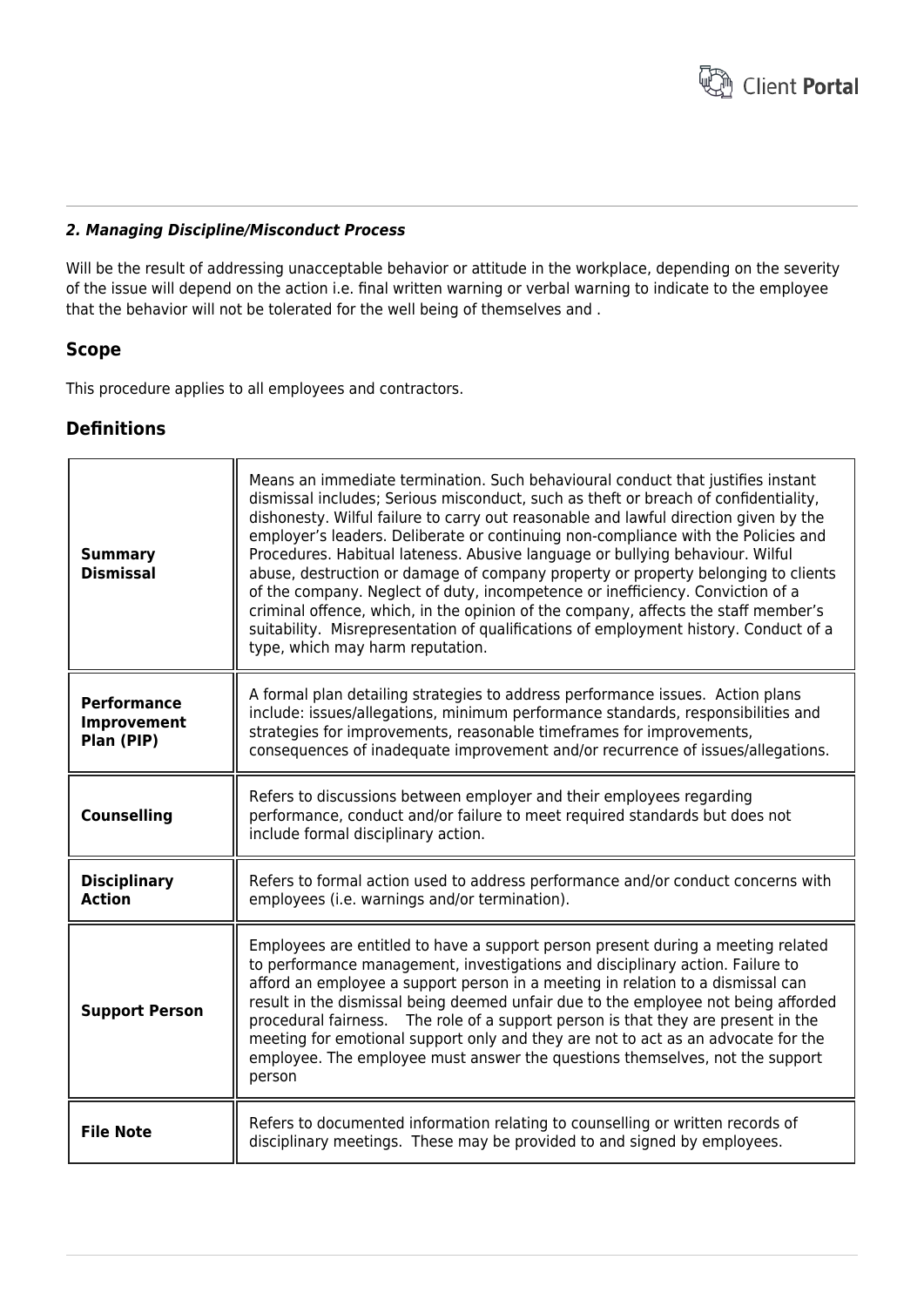

| <b>Misconduct</b> | Refers to any breach of the Code of Conduct, Policies, Procedures or failure to<br>follow a management direction.                                                                                                                                                                                 |  |
|-------------------|---------------------------------------------------------------------------------------------------------------------------------------------------------------------------------------------------------------------------------------------------------------------------------------------------|--|
| Performance       | Refers to the acceptable levels of performance that an employee is reasonably<br>expected to sustain in their position.                                                                                                                                                                           |  |
| <b>Probation</b>  | Refers to the initial period of employees' appointment, which provides the<br>opportunity for employer to assess new employees' performance and conduct to<br>determine suitability for appointment. The initial probationary period may be<br>extended, depending upon individual circumstances. |  |

## **Principals and Procedures**

#### **1. Manage Under Performance**

#### **Performance Improvement Plan (PIP)**

The Performance Improvement Plan (PIP) is designed to facilitate constructive discussion between an employee and employer/manager and to clarify the work performance to be improved.

It is implemented, at the discretion of the manager, when it becomes necessary to help an employee improve his or her performance. The manager, with input from the affected employee, develops an improvement plan; the purpose of the activities outlined is to help the employee to attain the desired level of performance.

The format and the expectation of the PIP should enable the manager and staff member to communicate with a higher degree of clarity about specific expectations.

In all cases, when considering a PIP for an individual it needs approval from the [RelevantManager] and/or HR. This will ensure consistent and fair treatment of employees across the company. Following this the manager will monitor and provide feedback to the employee regarding his or her performance on the PIP and may take additional disciplinary action, if warranted, through the **Discipline Process**, if necessary.

#### **Step 1. Conduct PIP Meeting**

The manager should review the following guidelines below with the employee when using the PIP ([FOR32\)](https://www.hrtemplates.com.au/formtemplates/hr-for32-pip-form/).

- 1. State/explain performance issues that are to be addressed and improved; be specific and cite examples
- 2. State/explain the level of work performance expectation, what the agree performance indicators look like (how it's measured) and the strategies/actions required to achieve the required outcomes and that it must be performed on a consistent basis
- 3. Identify and specify the support and resources you will provide to assist the employee
- 4. Communicate your plan for providing feedback to the employee. Specify meeting times, with whom and how often. Specify the measurements you will consider in evaluating progress
- 5. Specify possible consequences if performance standards are not met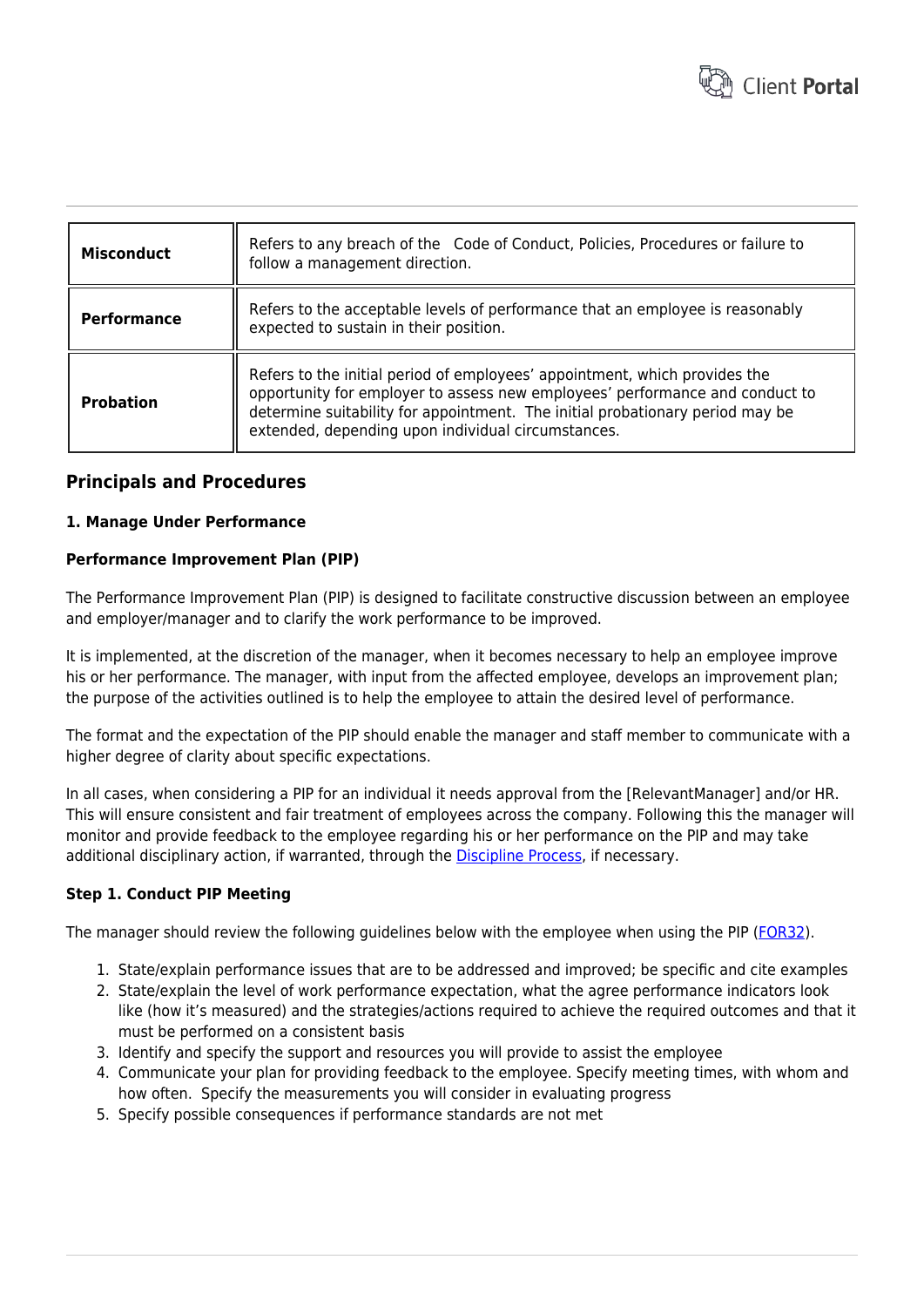

#### **Step 2. Review the Plan**

The manager should then use the Performance Improvement Review Report ([FOR32a](https://www.hrtemplates.com.au/formtemplates/hr-for32a-pip-review/)) to assist in conducting further reviews of the PIP. The outcome of this review will either require further follow up – set up new dates for review or Disciplinary Action of no improvement is evident (refer to Component 2. of this procedure).

#### **2. Managing Discipline/Misconduct**

#### **Considerations Prior to Action**

#### a. Summary Dismissal

The discipline procedure may result in dismissal including summary dismissal. **Only in extreme circumstances should summary dismissal be used and then only after contacting** the [RelevantManager] and HR/IR advice sought. Such behavioural conduct that justifies instant dismissal may include but is not limited to dishonestly, criminal offence, inefficiency or neglect of duty, serious or wilful misconduct, absenteeism, breach of employment contract.

If this does occur ensure, when possible, it is done in a private meeting and always inform the employee of their termination with at least one other witness. Also ensure that a termination form [\(FOR15](https://www.hrtemplates.com.au/formtemplates/hr-for15-termination-form/)) or letter is completed (copy for both parties), payment up until the time of dismissal, plus any payment for accrued leave is paid out immediately (as per Termination Procedure [PRO07](https://www.hrtemplates.com.au/policies_procedures/hr-pro07-termination-procedure/)).

#### b. The Aim for Discipline is to Affect Positive Improvement

In work performance the usual steps are at least three interviews before dismissal. Depending on the severity of the inappropriate work behaviour, **the discipline process can start at any of these stages**.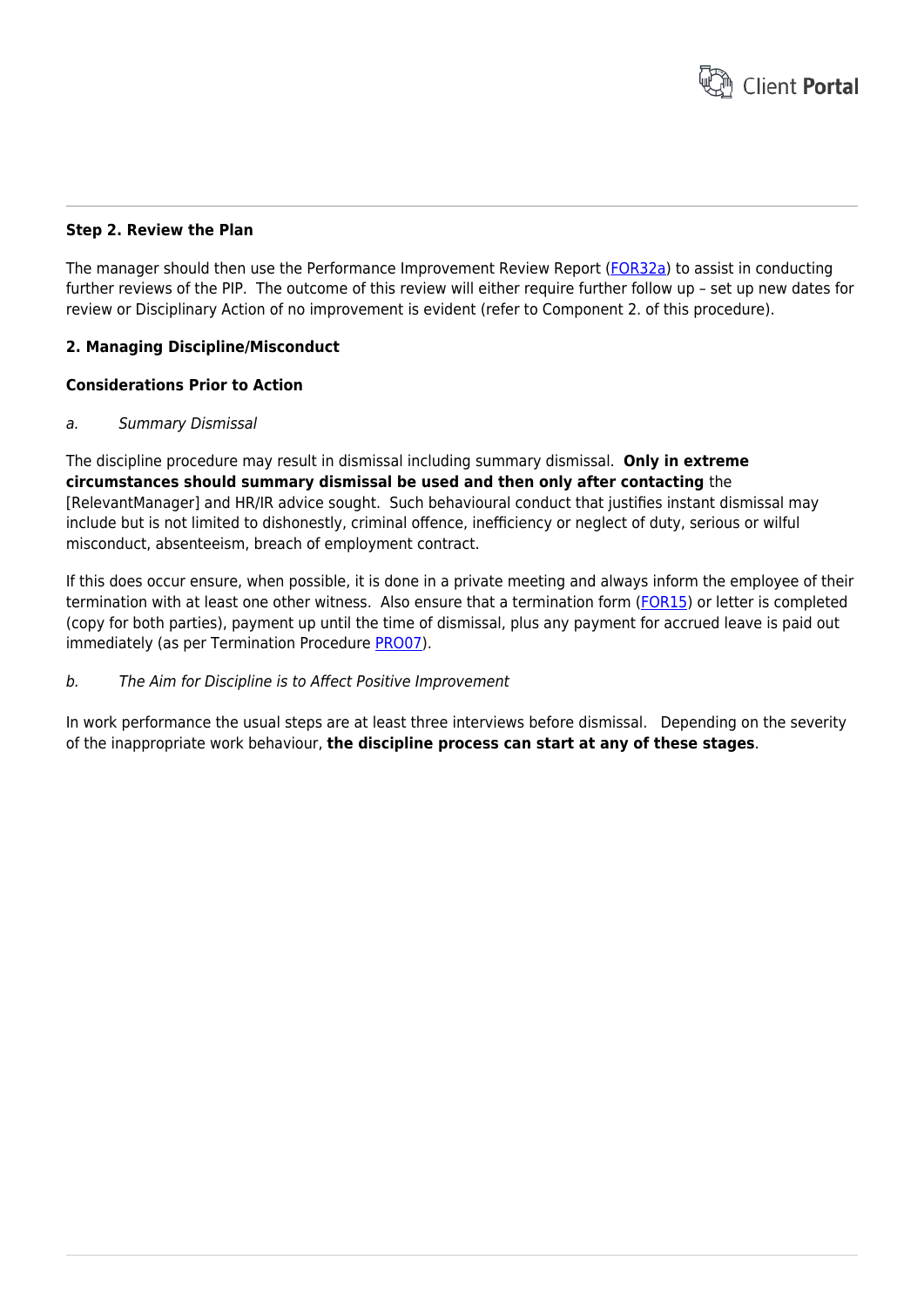

#### **Essential components**

All disciplinary Interviews including counselling are to be done by Manager of the company. Advice should be sought from [RelevantManager] and/or HR before any interviews and must be a done as soon as possible after the unacceptable work performance/behaviour at an appropriate time and place (in private). A neutral witness can also be in attendance.

Employee must be told:

- 1. This is a discipline interview.
- 2. They will be given chance to make comment.
- 3. They can have someone to help and act as a support person (this needs to be offered if a formal discipline interview, refer to definition)
- 4. What the correct/expected behaviour is.
- 5. Specific behaviour that is inappropriate (this may be in writing).
- 6. How the behaviour affects the work, team and business.
- 7. What actions should be taken to affect positive improvement (this can be in writing).
- 8. The required time frame for change or improvement.

The Relevant Manager must:

- 1. Ensure employee has understood.
- 2. Ensure assertive communication is used.
- 3. Focus on the issue/behaviour, not the person, ensuring self-respect of employee is maintained.
- 4. Document discipline interview (file note [FOR13\)](https://www.hrtemplates.com.au/formtemplates/hr-for13-file-note/).
- 5. Ensure all documentation is put in the personnel file or someplace secure.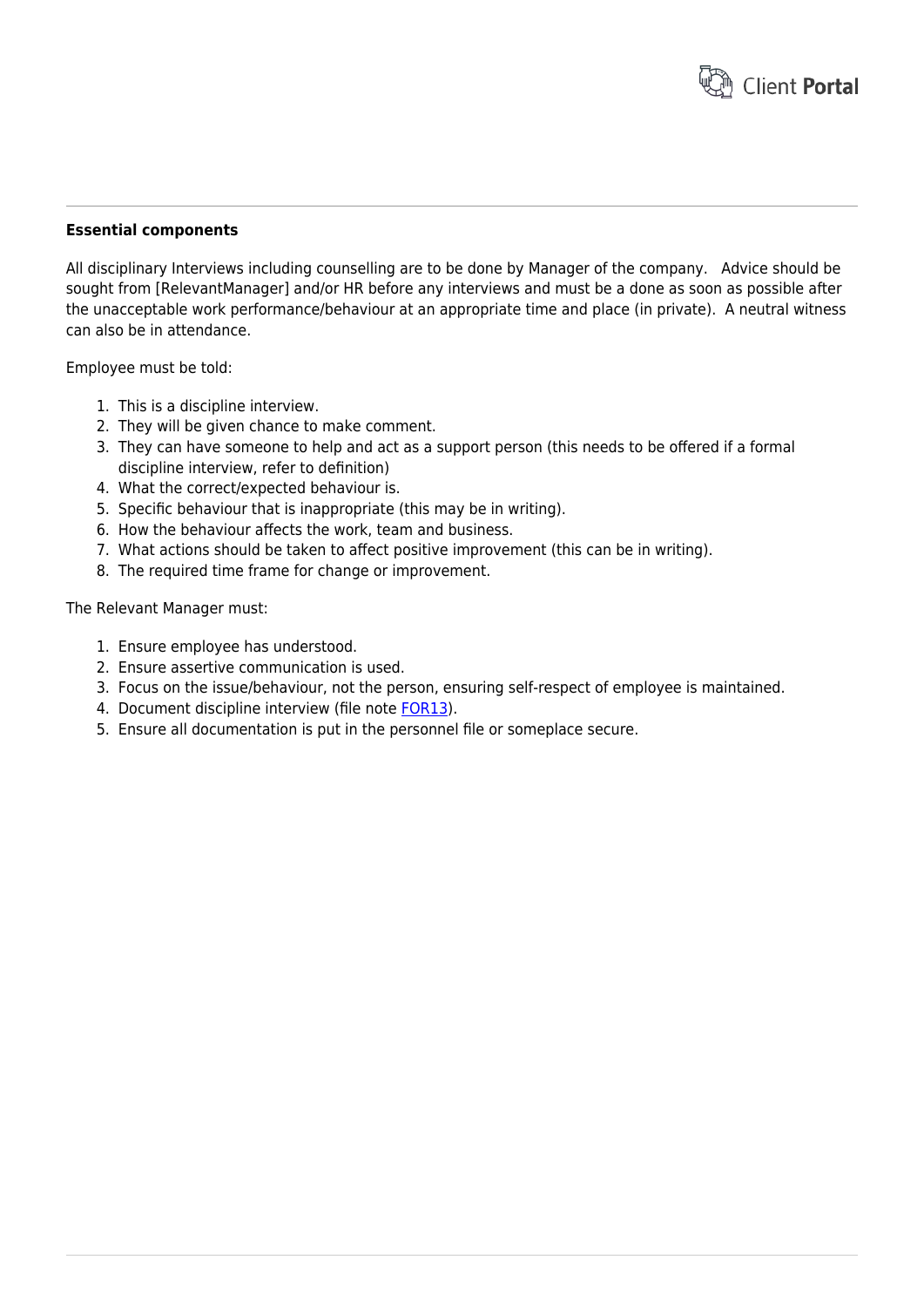

#### **Steps in the disciplinary process**

(Does not need to be in this order, depending on the severity of the issue/behaviour in question)

#### Step 1. Counselling Interview

This should not be confused with training and coaching but is used to confront poor performance or inappropriate behaviour. It must be stated that it is a disciplinary interview:

- The interview may be done verbally.
- Where possible have an independent witness to this disciplinary interview.
- All the above 'Essential Components' must be followed.
- A file note ([FOR13\)](https://www.hrtemplates.com.au/formtemplates/hr-for13-file-note/) should be placed on the employee's file written by one of those in attendance.

#### Step 2. Warning Interview

In addition to the above it is imperative that:

- HR/IR advice is sought and the [RelevantManager] consulted prior to a `Warning Interview'.
- The warning containing all facts is written on the Employee Warning form [\(FOR14](https://www.hrtemplates.com.au/formtemplates/hr-for14-employee-warning/)), or in a suitable format containing all the details.
- The employee is told that if agreed improvement has not occurred in the time stated that further disciplinary action would be taken.
- Where possible, a witness should be present.
- All those in attendance to the meeting should sign the written warning. The contents should be agreed. If the employee does not agree to the contents of the warning this indicates a conflict or dispute and should be addressed to find a resolution.

#### Step 3. Final Written Warning

- In addition to the above, the written warning must indicate that this is the Final Written Warning based on the inappropriate behaviour/s outlined in the form
- The time frame for agreed improvement and ramifications if not undertaken must be clear.

#### Final Step. Termination

If there is no improvement in the employee's performance/behavior following the final review period, it may/will be necessary to terminate the employee. Refer to Termination Procedure [\(PRO07](https://www.hrtemplates.com.au/policies_procedures/hr-pro07-termination-procedure/)).